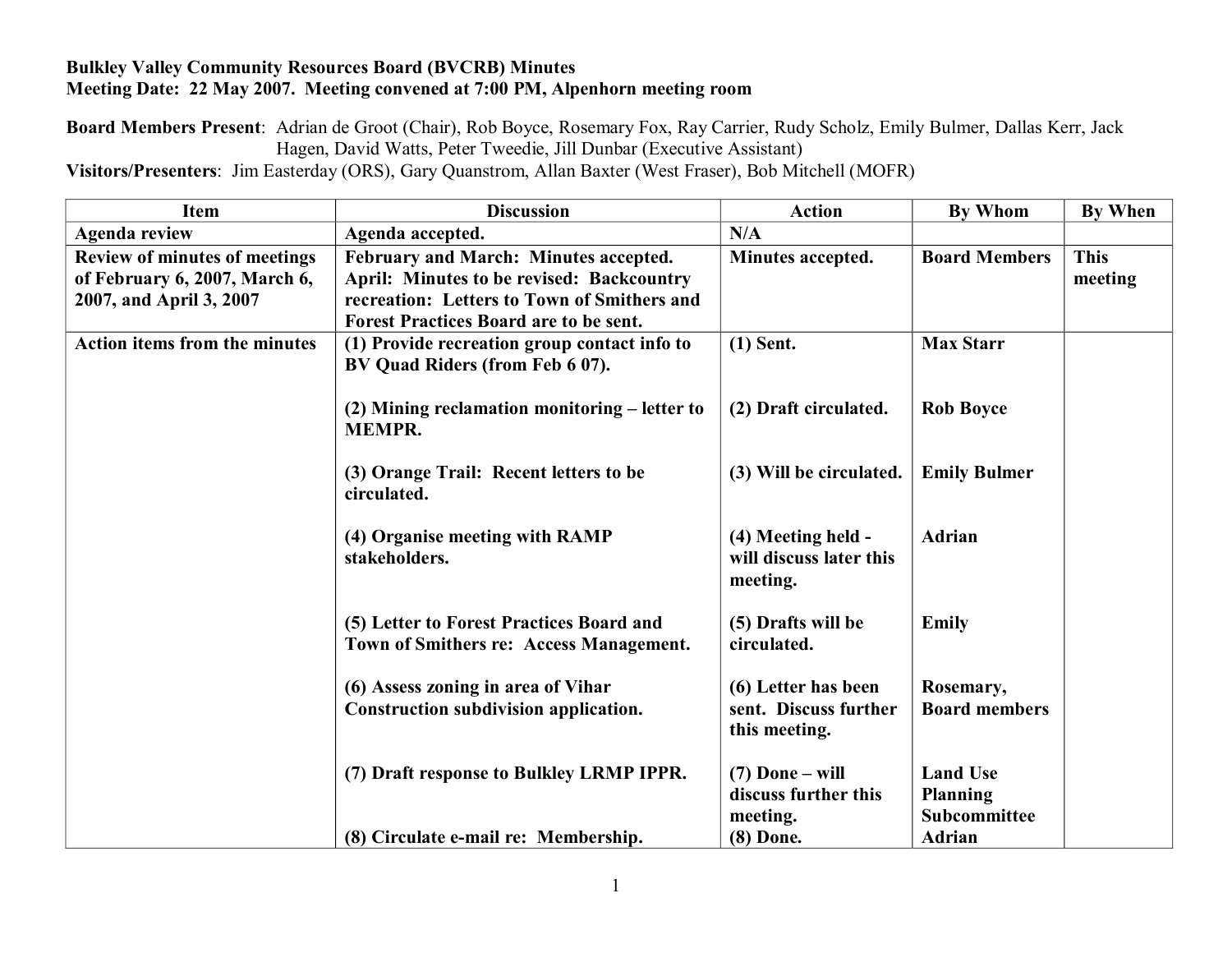| <b>Item</b>                          | <b>Discussion</b>                                   | <b>Action</b>             | <b>By Whom</b>      | <b>By When</b> |
|--------------------------------------|-----------------------------------------------------|---------------------------|---------------------|----------------|
| <b>Government's Intention</b>        | Adrian: Some committees are merging (Lakes          |                           |                     |                |
| regarding the BVCRB                  | and Morice). This one won't change.                 |                           |                     |                |
| <b>Presentation on Mountain Pine</b> | Bob Mitchell: Infestation is coming from the        | Organise field trip to    | <b>Allen Baxter</b> | June, $3^{rd}$ |
| <b>Beetles in the Bulkley TSA</b>    | Morice District so SE portion of Bulkley has        | look at                   |                     | week           |
|                                      | highest red: green ratio and number of infested     | impacts/values.           |                     | preferred.     |
|                                      | trees. Infestation there really increased in 2006.  |                           |                     |                |
|                                      | Treatment has been successful so far. Funding       |                           |                     |                |
|                                      | has been increasing each year. \$1,576,332 in       |                           |                     |                |
|                                      | 2006. PIR spends about 60% of this. Won't be        |                           |                     |                |
|                                      | treating core ecosystems beyond 5% harvest          |                           |                     |                |
|                                      | unless given a new mandate. Goal is to adhere       |                           |                     |                |
|                                      | to Higher Level Plan objectives already in place.   |                           |                     |                |
|                                      | Field trip to discuss LRMP impacts and values       |                           |                     |                |
|                                      | will be organised.                                  |                           |                     |                |
| Subcommittee                         | (1) Mining and Energy Development                   | Prepare draft re:         | <b>Ray Carrier</b>  |                |
| Reports/Issues/Correspondence        | <b>Blue Pearl:</b> Environmental review expected to | <b>Transport issue.</b>   | and Rob B.          |                |
|                                      | be filed in June and released in August.            |                           |                     |                |
|                                      | Discussion of transportation issues: Ray will       |                           |                     |                |
|                                      | look into timing of Federal review and Rob and      |                           |                     |                |
|                                      | Ray will prepare response. PLC may finish           |                           |                     |                |
|                                      | meeting in June.                                    |                           |                     |                |
|                                      | <b>Coalbed Methane: TWTWG discussing</b>            | Send out notice of        | Rob                 |                |
|                                      | structure of working group. No indication of        | <b>TWTWG</b> meetings     |                     |                |
|                                      | when tenure might be issued. There will be 2        |                           |                     |                |
|                                      | TWTWG meetings in June; Rob will send out           |                           |                     |                |
|                                      | reminder.                                           |                           |                     |                |
|                                      | Mining reclamation: Letter to Butch                 | <b>Send letter</b>        | <b>Adrian</b>       |                |
|                                      | Morningstar: Blue Pearl should be included on       |                           |                     |                |
|                                      | list. No objections, Adrian will send.              |                           |                     |                |
|                                      | (2) Recreation                                      | Prepare 2 letters $- (1)$ | Adrian              |                |
|                                      | Meeting was held April 30/07 with stakeholders      | to Eamon re:              |                     |                |
|                                      | re: RAMP completion. Gary Q: BVCRB                  | framework, (2) to         |                     |                |
|                                      | should write follow-up letter concerning gov't      | other agencies re:        |                     |                |
|                                      | commitments made to hire a consultant to            | committing to the         |                     |                |
|                                      | prepare a framework for completion; supply          | process.                  |                     |                |
|                                      |                                                     |                           |                     |                |